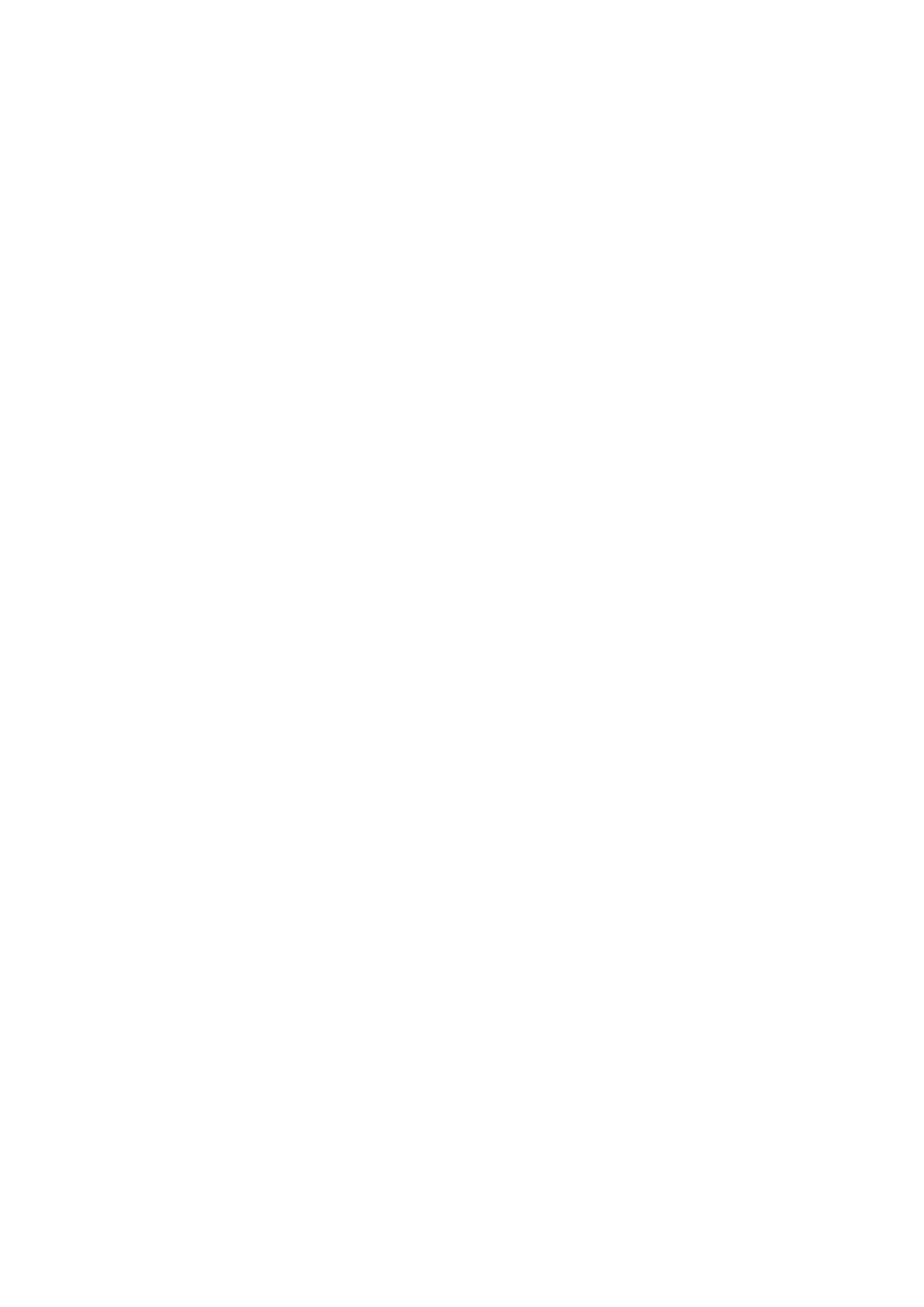# REPORT no.3

# **SPANISH MILITARY EXPENDITURE** 2009

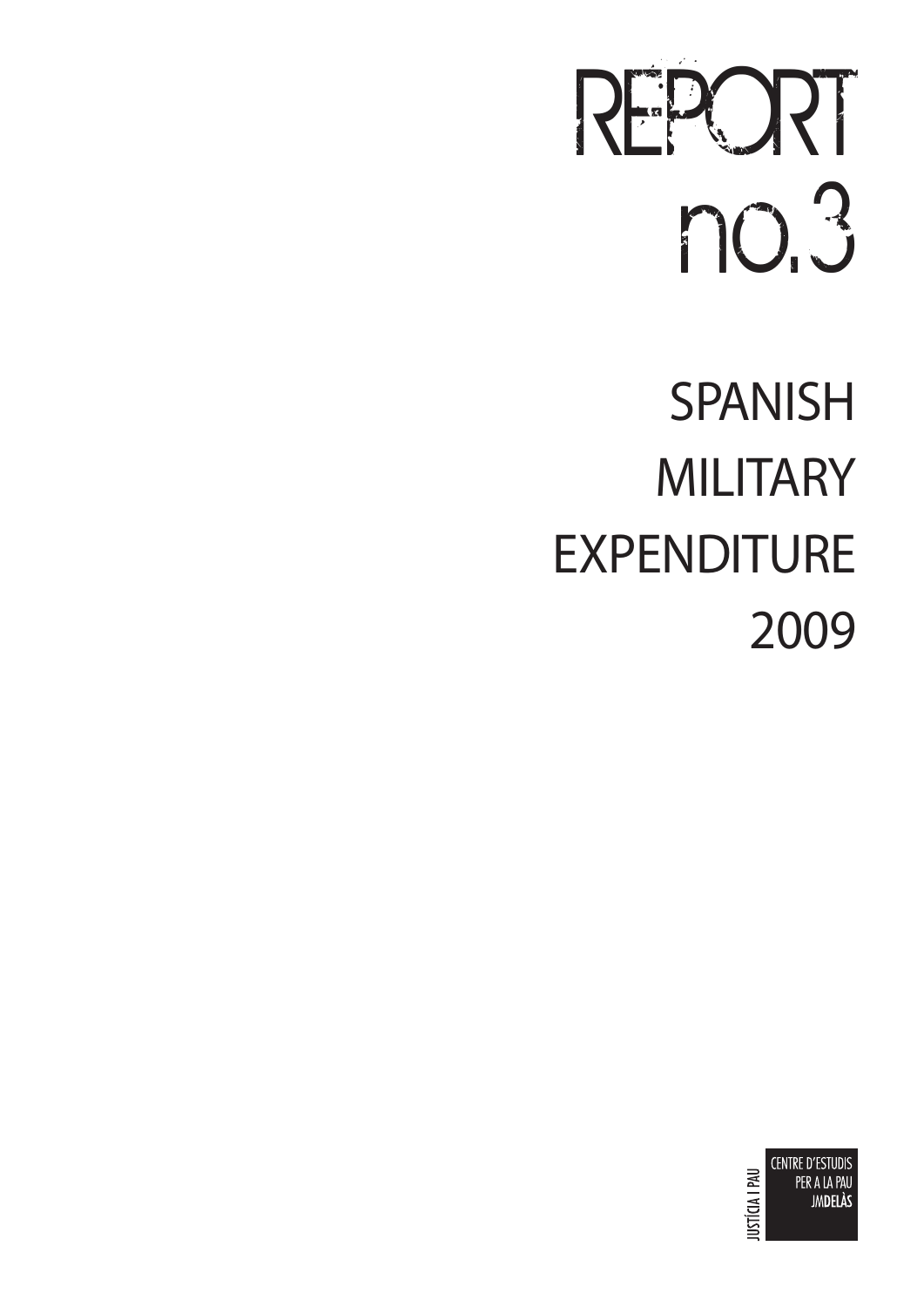

# **SPANISH MILITARY EXPENDITURE 2009**

**Pere Ortega** Barcelona, 10th October 2008

**It's desired that such reductions would be a consequence of not only the Spanish economic crisis, but also a political tendency for next years**

The 2009 Spanish state budget project has been submitted in the Deputy Congress. This budget is presented in a juncture of international economical crisis, especially virulent in the Spanish case. The government announces a public sector expenditure restraint, particularly that related to the Defence Ministry, which will be reduced 3%.

Centre Delàs d'Estudis per la Pau, associated to Justícia i Pau, annually analyses the military expenditure. Centre Delàs expresses such a reduction, although it seems to be good news, is less than expected after taking into consideration the whole final military expenditure. The 18,609.6 million euros budget means an expense of 50.89 millions per day and 408 euros per capita (45,593,385 inhabitants on 1st July 2008). Against the 3% reduction announced by the government, the real decrease is 1.61%. Certainly it's the first time since 1995, when Centre Delàs began to count the military expenditure, it has diminished. But, although the reduction of investments (-14.75%) and R&D (-12.13%), items that had undergone major increases last years, the main signs of 2009 military expenditure are still significant (Table 1) in the nowadays-economic recession.

It's desired that such reductions would be a consequence of not only the Spanish economic crisis, but also a political tendency for next years. It has to be regretted, however, that none of the current major armament programs (Eurofighter jet, Leopard tank, Tomahawk missile, submarine, etc.) have been cancelled or reduced. It just means a delay of the signed expenditure, but in any case its reduction (Table 11, annex).

**Centre Delàs annually analyses the total real budgets. This is to sum up all those expenses spread out over the different ministries**

### **Table 1. 2009 main military expenditure indicators**

| Military expenditure per day                                                 | 50.98 million euros    |
|------------------------------------------------------------------------------|------------------------|
| <b>Expenditure per inhabitant &amp; year</b>                                 | 408 euros              |
| <b>Total military investments</b><br>13.04% of the whole<br>state investment | 3,233.55 million euros |
| <b>Total military R&amp;D</b>                                                | 1,462.33 million euros |
| Military expenditure vs. GNP 2009                                            | 1,64%                  |
| Military R+D vs. Civil R+D                                                   | 15,15%                 |
| Military expenditure vs. total state<br>budget                               | 5,11%                  |
| Military budged decrease vs. 2008                                            | $-1,61%$               |
| Military investments decrease vs. 2008                                       | $-14,75%$              |
| Military R&D decrease vs. 2008                                               | -12,13%                |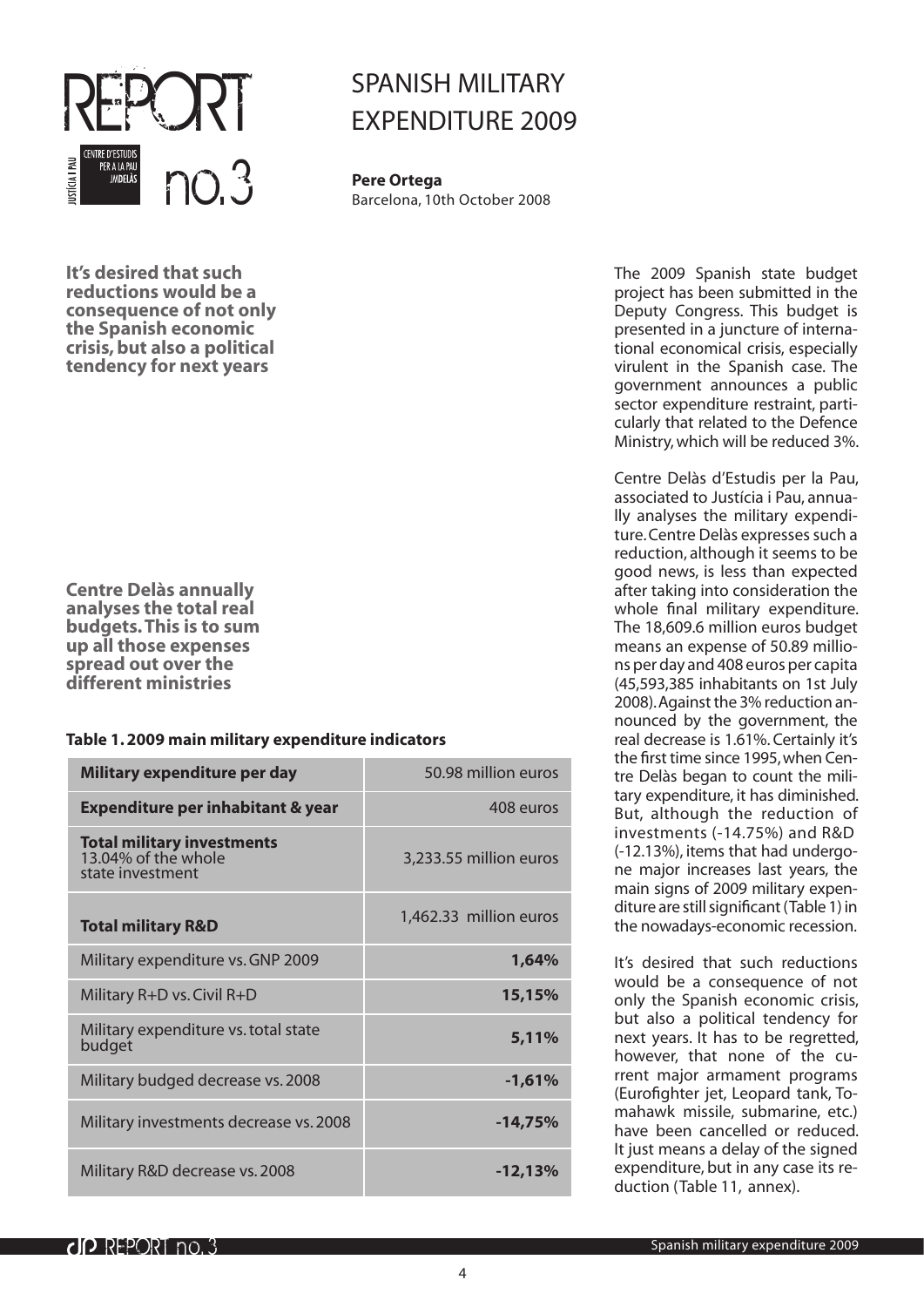#### **2009 real Spanish military expenditure**

Following the criteria of so different organisms as Stockholm International Peace Research Institute (SIPRI) or NATO, which suggest to include as military expenditure all those items with defence as destination (chart 1), Centre Delàs annually analyses the total real budgets. This is to sum up all those expenses spread out over the different ministries.

Thus, in concordance with theses criteria, it is appropriate to increase the Defence Ministry budget with theses military items distributed into other ministries. Some examples are: military passive expenses met by the social security, this is military pensioners and reservists; Ministry of Industry's military R&D; Guardia Civil (civil police) as paramilitary corps whose budget is allocated to Home Office; social expenses assigned to ISFAS military benefit society; contributions to military organisations (NATO, WEU), disarmament international conventions and programs or foreign military missions, paid by the Foreign Affairs.

Moreover, Centre Delàs adds the portion of the debt interests produced by the military expenditure. It is meaningful to do so due to the amount of investment in armament and facilities, and the state debt it implies.

In fact, the amount of military expenditure exceed more than double the Defence Ministry budget, and set the main 2009 indicators in far higher percentages than those provided by the government (Table 2).

#### **Settled final budged**

The debate of the state budged take place during its presentation in the Deputy Congress. The initial project is what we analyse to extract the military expenditure. In the course of the year, however, modifications of the public expense are implemented. Such modifications can be done due to unforeseen events, but in case of the Defence Ministry it can be done as a strategy to reduce the initial military expenditure increase, disapproved by public opinion, and to evade the public and political debate. This is the case of the foreign missions expenses, which compute 14.36 million euros in 2009, despite finally 668 million euros allocation in 2008, and 642 in 2007 (Annex Table 12). This increase is usually extracted from the Contingency Funds planned in the state budget, assigned with 3,152.08 million euros in 2009. For this reason, with the financial year expired we check the initial approved budget and changes between

**The amount of military expenditure exceed more than double the Defence Ministry budget**

**The foreign missions expenses, which compute 14.36 million euros in 2009, despite finally 668 million euros allocation in 2008**

**The budget settlement shows the Ministry of Defence assignation is 1,500 million euros over the initial forecast**

#### **Chart 1. Military expenditure SIPRI and OTAN criteria**

- 1. Armed forces expenditure
- 2. Expenditure of civil and military staff allocated to Defence Ministry
- 3. Expenditure of military programs (space included)
- 4. Expenditure of paramilitary organizations
- 5. Expenditure of R&D, arm investments and military infrastructure and facilities
- 6. Pensions and social security of the civil and military staff allocated to Defence Ministry
- 7. Militarily support and participation to organizations and foreign military missions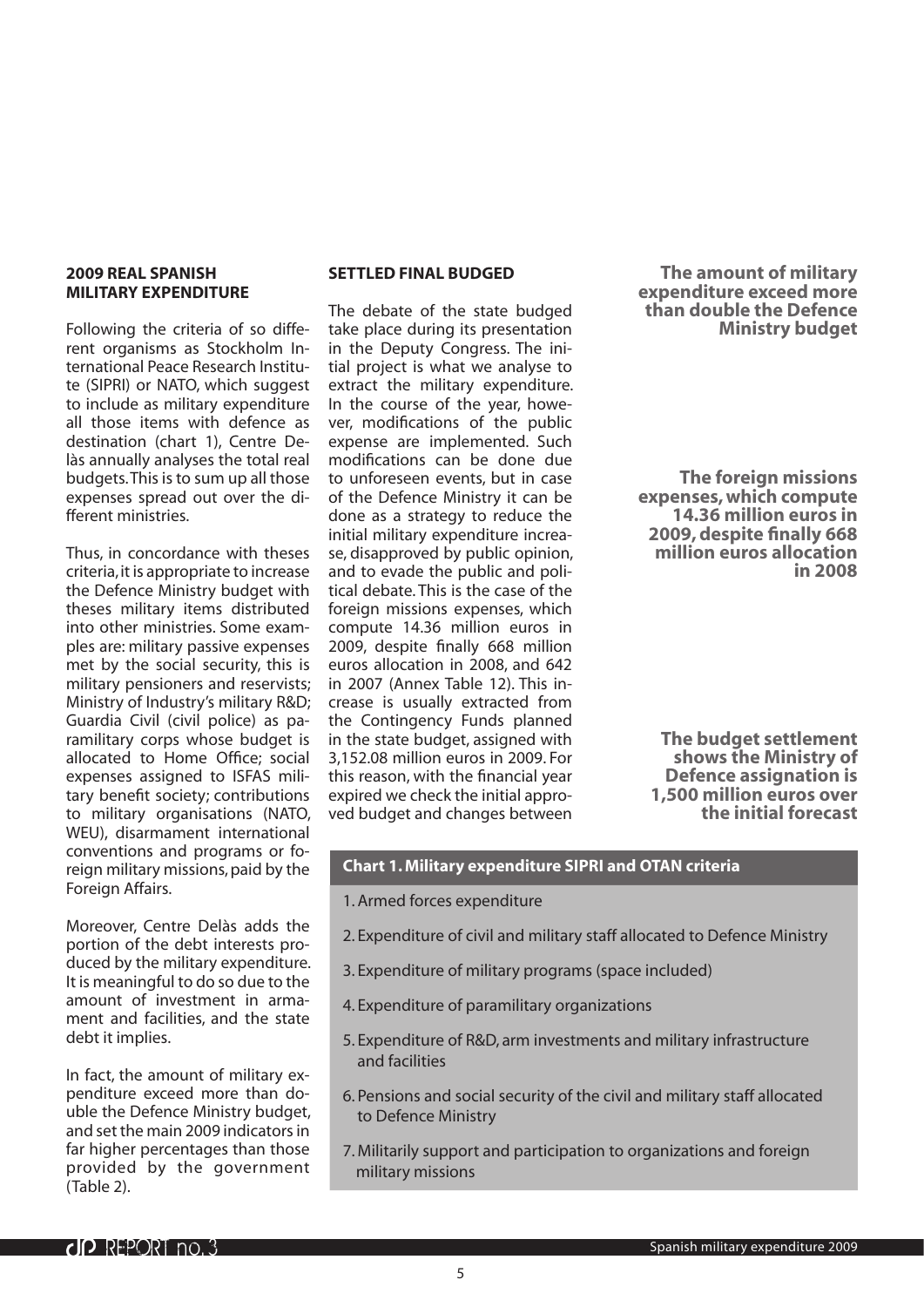#### **The final figure investment in 2009 is 2,328.42 million euros**

**The full amount with 1,462.33 million euros is still substantial**

#### 13.9% (2007) and 17.2% (2008) are found (Table 3). The budget settlement shows the Ministry of Defence assignation is 1,500 million euros over the initial forecast, what means the military percentage of GNP is 1.77. Moreover, the 2009 government growth estimation is 1%, but more realistic forecast point out a period of deflation, what will set the percentage around 2%.

This settlement cannot be totally analysed, since just entire ministry settlements are submitted, without the detail of the single items. This fact prevents from exactly knowing the real military expenditure, which would be higher.

**Military investment**

Military investment has always been the outstanding issue of the military expenditure. Investment is mainly focused on the acquisition of new armament prototypes and, to a certain extent, on infrastructure.

#### **Table 2. Spanish initial military expenditure (2008-2009)**  (current million euros)

| <b>Concepts</b>                                           | 2008      | 2009      |
|-----------------------------------------------------------|-----------|-----------|
| <b>Ministry of Defence</b>                                | 8,492.61  | 8,240.77  |
| <b>Autonomous Organisms</b><br>of Ministry of Defence     | 1,334.63  | 1,230.53  |
| <b>National Intelligence Centre</b>                       | 264.71    | 255.06    |
| <b>Total Ministry of Defence</b>                          | 10,091.95 | 9,726.36  |
| Military passive budget                                   | 3,184.35  | 3,298.14  |
| <b>ISFAS (Other Ministries)</b>                           | 565.60    | 602.53    |
| Guardia Civil<br>(Civil police/Home Office)               | 2,893.37  | 2,941.51  |
| <b>Military R&amp;D</b><br>(Ministry of Industry)         | 1,308.57  | 1,149.92  |
| International military<br>Organizations (Foreign affairs) | 7.8       | 56.57     |
| <b>Total Defence SIPRI</b><br>and NATO criteria           | 18,051.64 | 17,775.03 |
| Public debt interests                                     | 858.68    | 834.57    |
| <b>TOTAL MILITARY EXPENDITURE</b>                         | 18,910.32 | 18,609.60 |
| Source: Centre Delàs                                      |           |           |

The final figure in 2009 is 2,328.42 million euros. R&D of Ministry of Industry has to be added too. R&D is a share of the final investment of products, in such a case to provide funds to military industry to develop new arms projects. The final amount is still significant, 3,478.34 million euros, it is 14.02% of the entire central state investment, including the autonomous communities. However, in comparison to 2008 a decrease of 14.75% is appreciated, which is good news.

The main 2009 foreseen investments are the same than 2008, as they are linked to the major arms projects set in the previous years but, as pointed out above, the 2009 consignments have been reduced (Table 5)

# **Military R&D**

Military R&D also diminishes 12.13% comparing to the previous year, what happened only once in 2000. Nevertheless the full amount of 1,462.33 million euros is still substantial, which means 15.15% of the entire R&D budged. The drop of the percentage is due to the government effort to increase the civil R&D (Table 6).

The military R&D amount assigned by the Ministry of Industry deserves a more extensive comment. This item was initialised by the Cooperation Management of the Ministry of Defence in 1997 through a financial engineering formula that allowed to face the enormous expenditure assigned to the giant arms projects. Like this three goals were achieved: first, containing the Ministry of Defence budget to satisfy public opinion; second, uprising the R&D contribution, in those days at the tail end of OECD; third, military industry satisfaction for the financial help to R&D of new arms prototypes.

That formula consisted on loans at zero interests repayable to the Ministry of Industry during a period of 20 years, on account of armament purchases. According to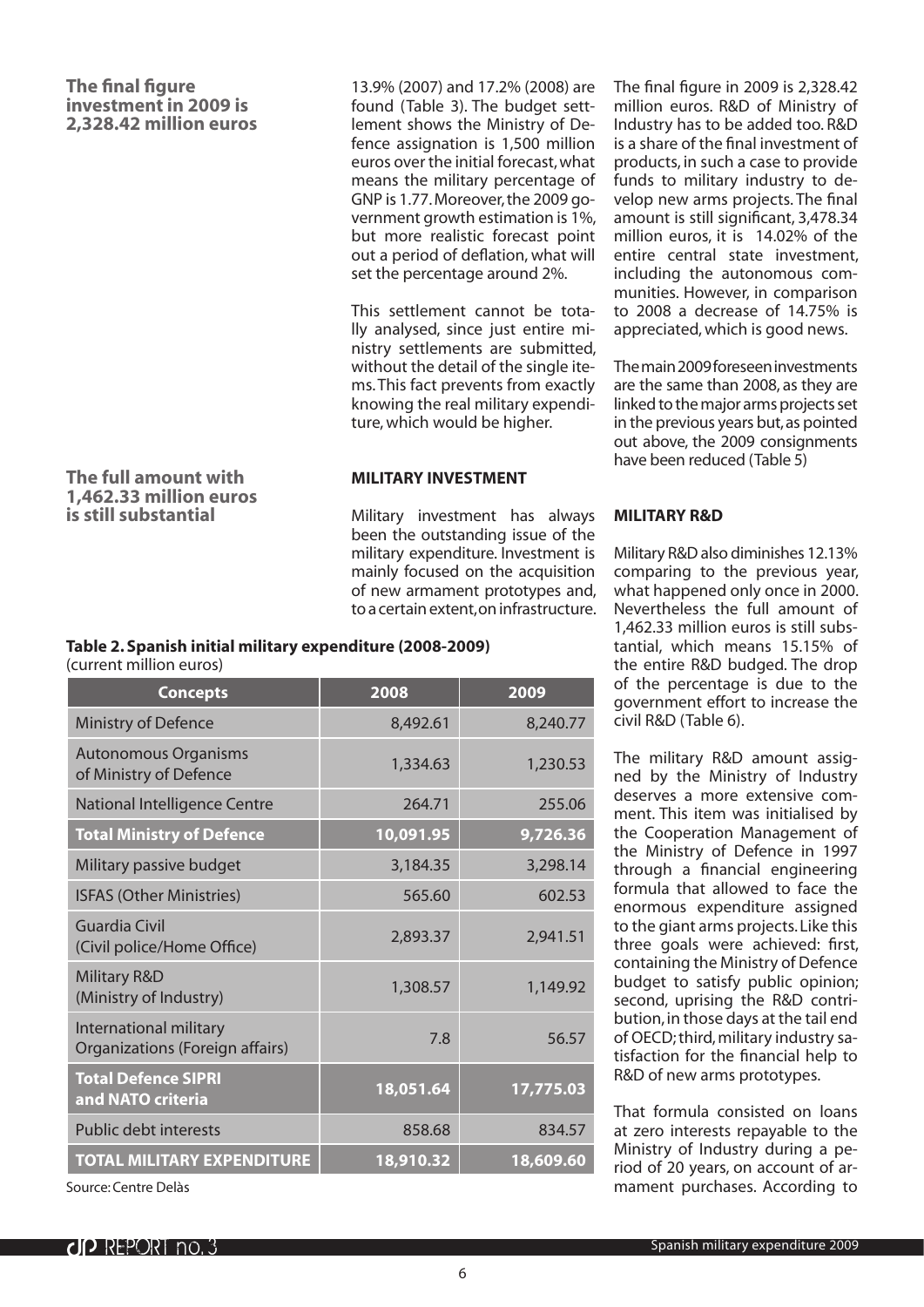an agreement between ministries of Industry and Defence, Industry advanced the funds as R&D, which would be returned to Defence when it would pay the arms purchases.

A financial transaction that hides masked help to industrial companies. During the last 13 years not a single refunded loans are stated (Table 7). This deep well has accumulated 17,426.47 million euros, and extra 20,000 millions euros are still outstanding until 2024 for new arms projects (see Table 11, Appendix).

The military companies uncharged funds are assigned to the income budged into 83107 item as *loan returns granted to private companies*. A ragbag including the whole debt of the private sector to the state, mounting up 594.6 million euros in 2009. In the same way, 82104 item –*public loan refunds, mercan-* *tile societies, companies*– includes the public military industries (Navantia, EADS, Hisdasat, etc.) and reach 540 million euros in 2009. This fact hides a more than probable public deficit, due to loans are entered both in expenditures and income budgets.

This is the current situation in 2009 and the budged is continuously increasing for the next future. At this time, any decreasing in arms investment is attended. An economical scandal is hidden under Government's budget. Possible surpluses in Government's budgets are, in fact, financial statements with losses. Because of Economy Ministry's economical engineering the budgets are not easy to analyze, getting analysts and population confused. This «hole» in Government's budgets will be solved in the future, probably converted in public deficit or remitted.

**That formula consisted on loans at zero interests repayable to the Ministry of Industry during a period of 20 years**

|  |  | Table 3. Ministry of Defence settled budget |
|--|--|---------------------------------------------|
|--|--|---------------------------------------------|

(Current million euros)

| <b>Concepts</b>                             | 2006      | 2007 <sup>1</sup>   |
|---------------------------------------------|-----------|---------------------|
| Ministry of Defence                         | 8,571.34  | 9,340.08            |
| Autonomous Organisms of Ministry of Defence | 1,600.13  | 1,322.17            |
| <b>National Intelligence Centre</b>         | 208.57    | 241.57 <sup>2</sup> |
| Total Ministry of Defence                   | 10,380.04 | 10,903.82           |

1. Provisional settlement 30/12/07

2. Consignment of initial budget due to on 30/12/08 settlement is not available.

| Initial Total Defence        | 8,857.25  | 9,576.52  |
|------------------------------|-----------|-----------|
| <b>Settled Total Defence</b> | 10,380.04 | 10,903.82 |
| % Variation                  | 17.2      | 13.9      |

Source: Centre Delàs

#### **Table 4. Military/Central State + Autonomous Communities Investment**

(Current million euros)

| Year | Defence<br>Investment <sup>1</sup> | Military R%D<br>Ministry of Industry | <b>Total Military</b><br>  investment | State and<br>Autonomous<br><b>Communities</b><br><b>Investment</b> | <b>% Military/State</b><br>Investment |
|------|------------------------------------|--------------------------------------|---------------------------------------|--------------------------------------------------------------------|---------------------------------------|
| 2008 | 2.771.51                           | 1,308.57                             | 4,080.08                              | 24,404.60                                                          | 16.71                                 |
| 2009 | 2,328.42                           | 1,149.92                             | 3,478.34                              | 24,798.97                                                          | 14.02                                 |

1. Investment includes R&D of Ministry of Defence Source: Centre Delàs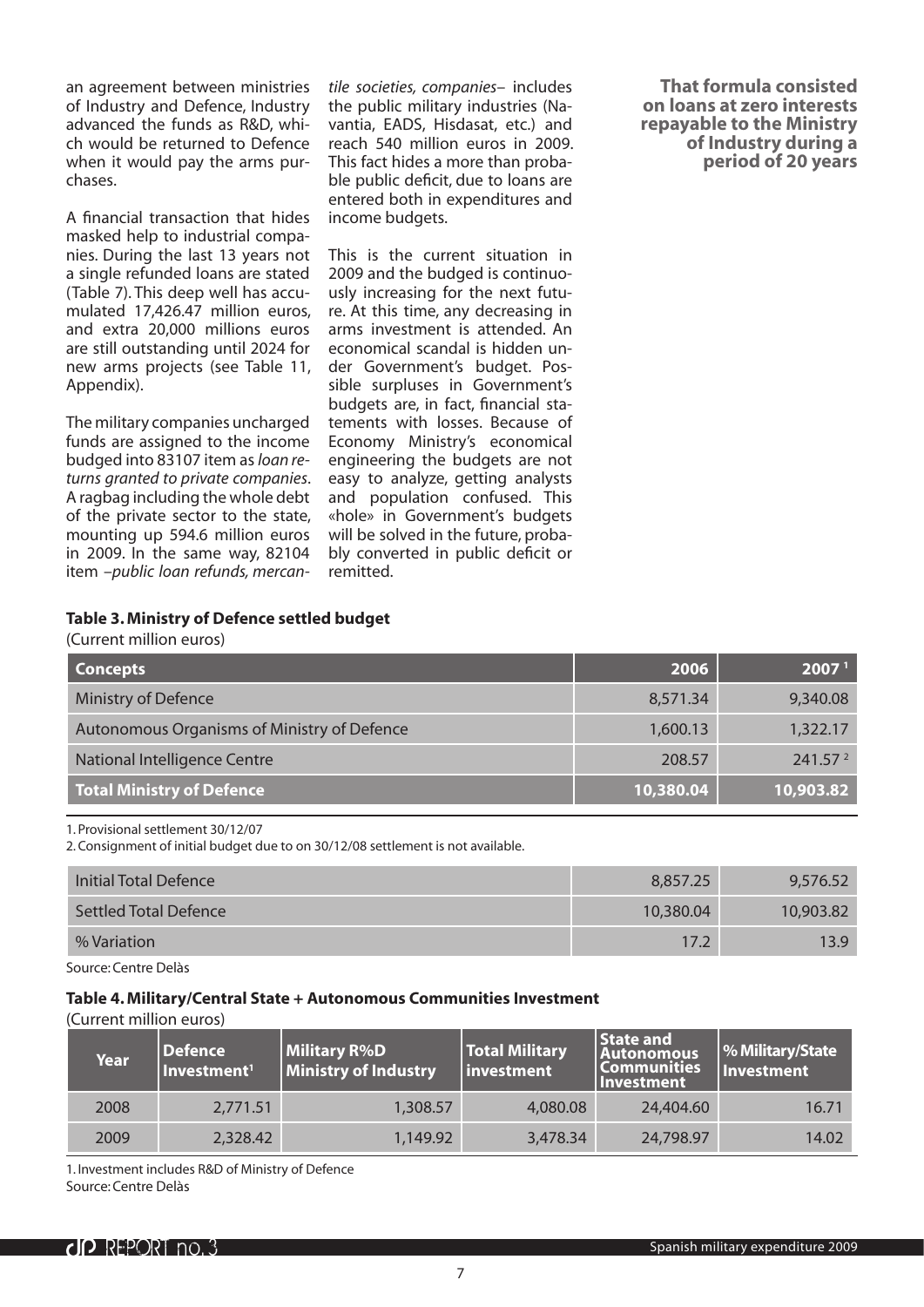#### **Table 5. Main military investment** (current million euros)

| <b>Arms</b>                                                    | 2008     | 2009     |
|----------------------------------------------------------------|----------|----------|
| New armoured vehicles                                          |          | 1.00     |
| EF-2000 Fighter                                                | 265.41   | 266.23   |
| A400M transport plane                                          | 1.00     | 1.00     |
| Tigre combat helicopter                                        | 141.36   | 110.45   |
| F-100 Frigates                                                 | 19.26    | 17.23    |
| Leopard armoured vehicle                                       | 84.56    | 154.76   |
| Pizarro armoured vehicle                                       | 13.54    | 70.36    |
| 155/52 mm towed howitzer                                       | 10.98    | 13.57    |
| <b>Taurus missiles</b>                                         | 11.88    | 6,00     |
| Iris-T missiles                                                | 29.56    | 30.27    |
| LLX strategic ship                                             | 23.29    | 2.74     |
| Antitank missile                                               | 5.26     | 6.60     |
| Centauro armoured vehicle                                      | 5.54     | 3.89     |
| S-70 submarine modernization                                   | 20.00    | 0        |
| NH-90 transport helicopters                                    | 14.90    | 32.01    |
| Lamps helicopters and AV-8V<br>modernization (Navy)            | 11.79    | 9,69     |
| BAC, BAM, LCM military transport<br>and disembark ships        | 62.67    | 59.34    |
| F-18, C-15, CN-235 aeroplanes<br>modernization                 | 49.67    | 33.84    |
| Communications, command<br>systems and electronic war          | 229.92   | 117.82   |
| Artillery material and battleships<br>(Army)                   | 75.20    | 38.38    |
| Ammunition and explosives                                      | 25.29    | 10.24    |
| Mistral missiles, ESSM, Standard<br>and torpedoes MK-46 (Army) | 27.66    | 24.43    |
| Light weapon                                                   | 3.60     | 1.40     |
| Infrastructures and facilities                                 | 195.38   | 132.04   |
| Other not specified investment                                 | 710.04   | 643.62   |
| Defence autonomous organizatio-<br>ns investment               | 378.08   | 244.79   |
| Ministry of Defence military R&D                               | 355.67   | 312.41   |
| Ministry of Industry military R&D                              | 1,308.57 | 1,149.92 |
| <b>TOTAL investment</b>                                        | 4,080.08 | 3,478.34 |

#### **Staff expenditures**

Military expenditures have three main concepts:

#### ■ Staff

- $\blacksquare$  Infrastructures and services maintenance
- nvestments

With investments analyzed, we must pay attention to army remunerations as well. This expenditure is, although some efforts have been done to reduce it, the most important expenditure in army financial statement. It has been proposed to increase in 1.94% the 2009 expenditure in order to face salaries increase (Table 8). But this weak increase appears to be difficult to be carried out, since a rise of the number of soldiers is attended. It is foreseen to achieve 81.000 professional soldiers in 2009.

On 31st December 2007 there were 79,128 soldiers on service. It is true that during the last three years (2006-2008) the soldier's salary ha changed up to 25%, much more than other Government employees. Moreover, the Government employee's salary is intended to be raised in 3.9%. In fact, it is not really believable that the 1.94% is going to be respected.

Is it not again an unreal army's budget proposal to hide the real army expenditure? Or is the contingency budged going to be used during next year to balance the expenditures (3,152.08 millions assigned in 2009)? As mentioned above, this methodology has already been observed in the expenditures for the foreign missions on Lebanon, Afghanistan, Kosovo, etc.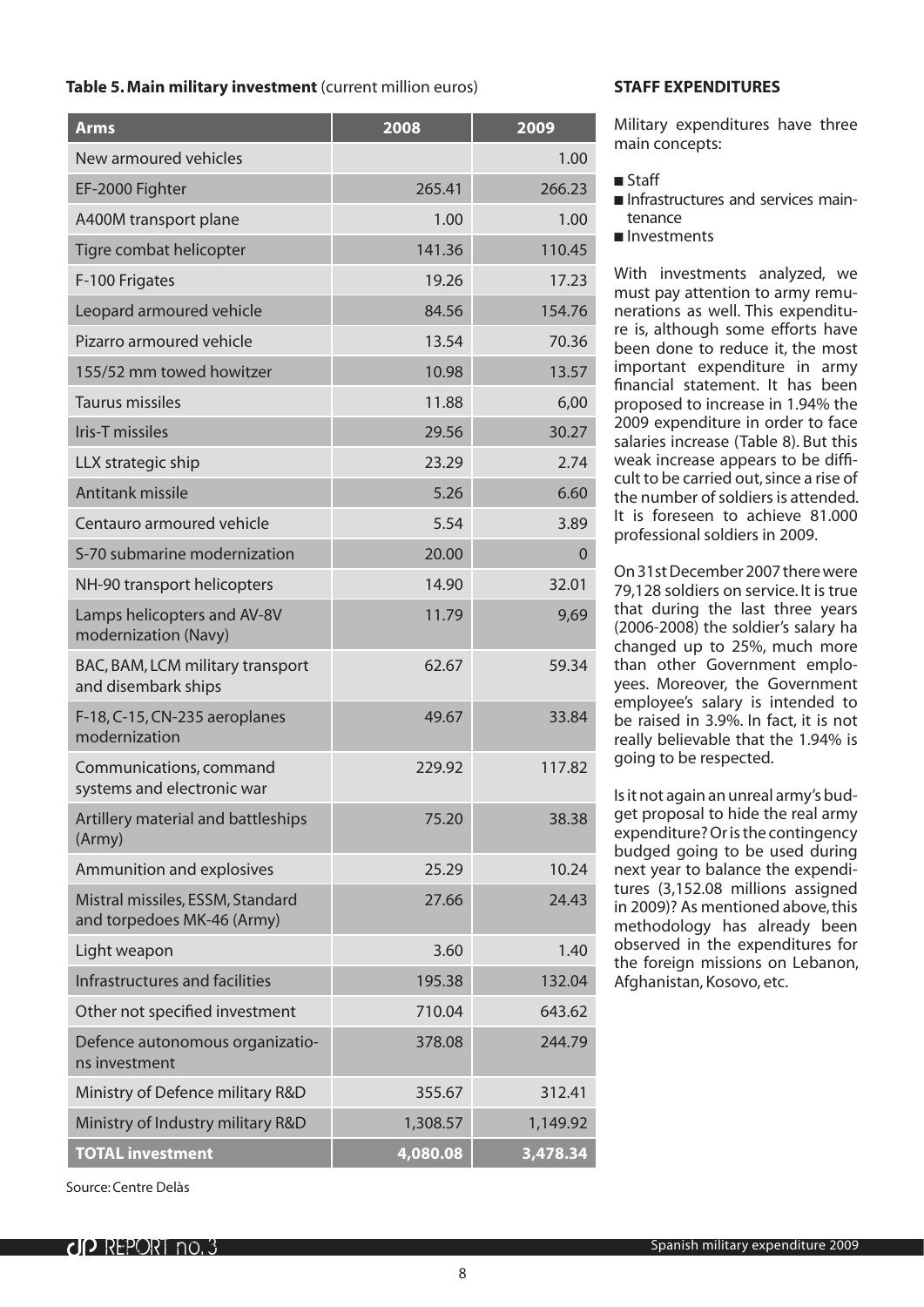**Table 6. 2008-2009 military R&D** (current million euros)

| <b>YEARS</b>                                               | 2008                  | 2009     |
|------------------------------------------------------------|-----------------------|----------|
| 464A program (Research)                                    | 211.85                | 172.92   |
| 467G program (Information society)                         | 3.90                  | 3.71     |
| Hydrodynamic test canal El Pardo                           | 6.37                  | 6.38     |
| National Institute of aerospace techni-<br>que E.T. (INTA) | 133.54                | 129.40   |
| <b>Total R&amp;D of Ministry of Defence</b>                | 355.67                | 312.41   |
| 464B military R&D loans of Ministry<br>of Industry         | 1,308.57              | 1,149.92 |
| <b>Total military R&amp;D</b>                              | $\overline{1,664.23}$ | 1,462.33 |
| <b>Total civil R&amp;D</b>                                 | 7,678.32              | 8,191.96 |
| Military vs. total R&D                                     | 17.82%                | 15.15%   |
|                                                            |                       |          |

**It is foreseen to achieve 81.000 professional soldiers in 2009**

**It is not really believable that the 1.94% is going to be respected**

Source: Centre Delàs

## **Table 7. 1997-2009 military R&D** (current million euros)

| <b>YEAR</b>  | <b>Ministry of</b><br><b>Defence R&amp;D</b> | <b>Military Ministry</b><br>of Industry R&D | <b>Total</b><br>military R&D | <b>Total R&amp;D</b> | % Military/<br><b>Total</b> |
|--------------|----------------------------------------------|---------------------------------------------|------------------------------|----------------------|-----------------------------|
| 1997         | 290.11                                       | 210.36                                      | 500.47                       | 852.21               | 37.00                       |
| 1998         | 300.14                                       | 581.00                                      | 881.14                       | 986.81               | 47.17                       |
| 1999         | 294.75                                       | 1,198.58                                    | 1,493.33                     | 1,274.51             | 53.95                       |
| 2000         | 293.48                                       | 964.11                                      | 1,257.59                     | 1,796.27             | 41.18                       |
| 2001         | 382.11                                       | 947.80                                      | 1,329.91                     | 2,105.39             | 38.71                       |
| 2002         | 314.04                                       | 1,176.85                                    | 1,490.89                     | 1,974.51             | 43.02                       |
| 2003         | 322.97                                       | 1,049.90                                    | 1,372.87                     | 2,620.30             | 34.38                       |
| 2004         | 303.42                                       | 1,070.00                                    | 1,373.42                     | 3,028.58             | 31.20                       |
| 2005         | 315.69                                       | 1,014.60                                    | 1,330.29                     | 3,641.94             | 26.75                       |
| 2006         | 325.88                                       | 1,358.01                                    | 1,683.89                     | 4,826.92             | 25.86                       |
| 2007         | 361.04                                       | 1,225.06                                    | 1,586.10                     | 6,474.32             | 19.68                       |
| 2008         | 355.67                                       | 1,308.57                                    | 1,664.24                     | 7,678.32             | 17.81                       |
| 2009         | 312.41                                       | 1,149.92                                    | 1,462.33                     | 8,191.96             | 15.15                       |
| <b>Total</b> | 4,171.71                                     | 13,254.76                                   | 17,426.47                    | 45,452.04            |                             |

Source: General State budged. Source: Centre Delàs

#### **Table 8. Initial distribution of military budged of the Ministry of Defence**  (current million euros)

| <b>Concept</b>                   | 2008     | 2009     |
|----------------------------------|----------|----------|
| Staff                            | 4,937.59 | 5,033.51 |
| Ministry of Defence Investments  | 2,037.75 | 1,733.48 |
| <b>BGoods and services</b>       | 1,073,28 | 1,048.41 |
| <b>Total Ministry of Defence</b> | 8,492.61 | 8,240.77 |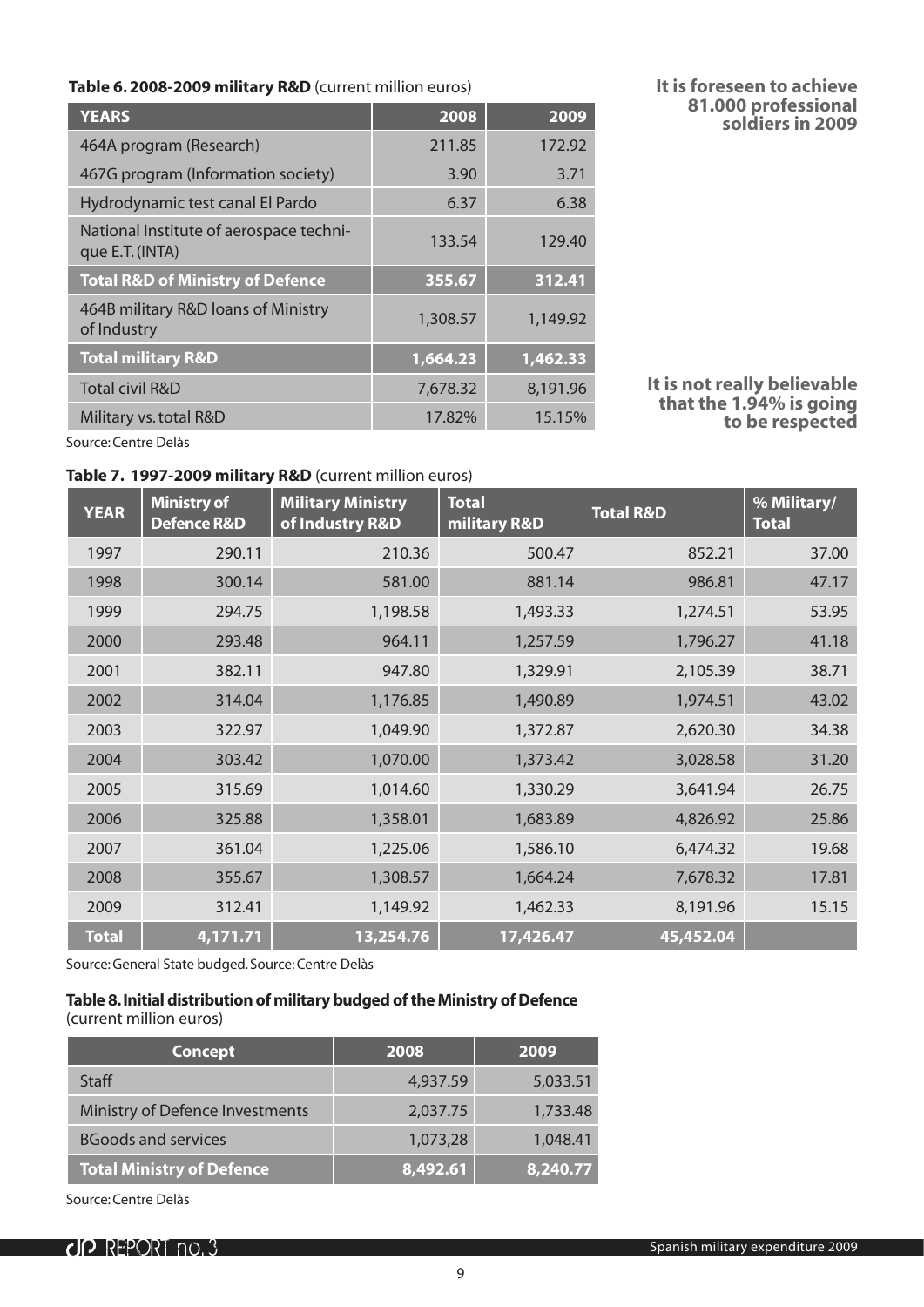# **ANNEX**

In this annex different tables and graphics are attached, which complement this data report. For more information about this issues see **http://www.centredelas.org/**

# **Table 9. Initial budged** (current million euros)

| <b>Concepts</b>                                                   | 2000      | 2001      | 2002      | 2003      | 2004      | 2005      | 2006      | 2007      | 2008      | 2009      |
|-------------------------------------------------------------------|-----------|-----------|-----------|-----------|-----------|-----------|-----------|-----------|-----------|-----------|
| Ministry of Defence                                               | 5,799.73  | 6,060.76  | 6,322.65  | 6,479.65  | 6,746.77  | 7,024.79  | 7,416.53  | 8,052.76  | 8,492.61  | 8,240.77  |
| <b>Autonomous Organisms</b><br>of Ministry of Defence             | 930.20    | 1,040.92  | 1,067.16  | 1,137.32  | 1,184.64  | 1,242.02  | 1,232.15  | 1,282.19  | 1,334.63  | 1,230.53  |
| National Intelligence<br>Centre                                   |           |           |           | 138.00    | 161.95    | 189.74    | 208.57    | 241.57    | 264.71    | 255.06    |
| <b>Total Ministry of Defence</b>                                  | 6,729.93  | 7,101.68  | 7,389.81  | 7,754.97  | 8,093.36  | 8,456.55  | 8,857.25  | 9,576.52  | 10,091.95 | 9,726.36  |
| Military passive budget                                           | 2,290.92  | 2,390.36  | 2,438.17  | 2,617.28  | 2,685.14  | 2,855.16  | 2,993.18  | 3,102.21  | 3,184.35  | 3,298.14  |
| ISFAS (Other Ministries))                                         |           |           | 441.40    | 462.96    | 551.75    | 571.98    | 587.80    | 563.62    | 565.60    | 602.53    |
| Guardia Civil (Civil police/<br>Home Office)                      | 1,777.55  | 1,774.41  | 1,842.14  | 1,985.35  | 2,080.56  | 2,143.72  | 2,364.38  | 2,657.51  | 2,893.37  | 2,941.51  |
| Military R&D (Ministry of<br>Industry)                            | 964.11    | 947.80    | 1,176.85  | 1,049.90  | 1,110.80  | 1,014.60  | 1,358.01  | 1,225.06  | 1,308.57  | 1,149.92  |
| International military<br>Organizations<br>(Foreign affairs)      |           | 7.46      |           | 7.33      | 11.21     | 18.03     | 8.83      | 7.79      | 7.80      | 56.57     |
| <b>Total Defence SIPRI</b><br>and NATO criteria                   | 11,762.51 | 12,221.71 | 13,288.37 | 13,877.79 | 14,532.82 | 15,060.04 | 16,169.45 | 17,132.71 | 18,051.64 | 17,775.03 |
| <b>Conscience Objection</b><br>(Ministry of Justice) <sup>1</sup> | 26.98     | 21.14     |           |           |           |           |           |           |           |           |
| Public debt interests                                             | 910.64    | 1,068.79  | 1,080.55  | 1,201.48  | 1,204.80  | 1,117.77  | 919.91    | 844.61    | 858.68    | 834.57    |
| <b>TOTAL MILITARY</b><br><b>EXPENDITURE</b>                       | 12,700.13 | 13,311.64 | 14,368.92 | 15,079.27 | 15,737.62 | 16,177.81 | 17,089.36 | 17,977.32 | 18,910.32 | 18,609.60 |
| % GNP2 <sup>2</sup>                                               | 2.16%     | 2.12%     | 2.08%     | 2.06%     | 1.93%     | 1.86%     | 1.74%     | 1.73%     | 1.69%     | 1.64%     |

1. Due to the army profesionalization this item desapeared.

2. % with regard to the initial GNP forecast.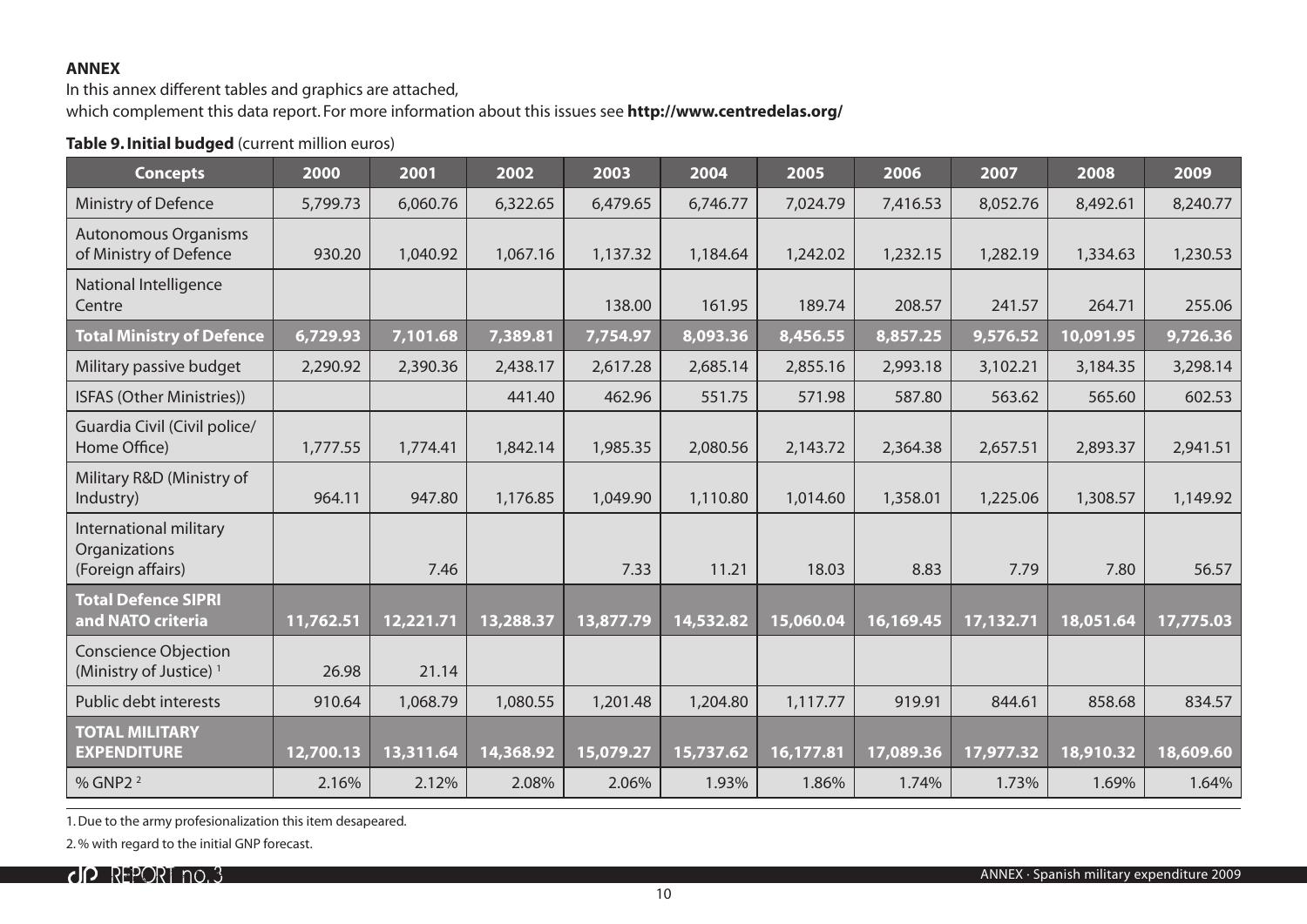# **Table 10. Settled budged** (current million euros)

| <b>Concept</b>                              | <b>Year 2000</b> | <b>Year 2001</b> | <b>Year 2002</b> | <b>Year 2003</b> | <b>Year 2004</b> | <b>Year 2005</b> | <b>Year 2006</b> | Year 2007 <sup>1</sup> |
|---------------------------------------------|------------------|------------------|------------------|------------------|------------------|------------------|------------------|------------------------|
| Ministry of Defence                         | 6,257.84         | 6,569.92         | 6,919.65         | 7,110.73         | 7,529.72         | 7,892.32         | 8,571.34         | 9,340.08               |
| Autonomous Organisms of Ministry of Defence | 799.85           | 1,100.27         | ,114.06          | 1,220.73         | 1,557.14         | 1,554.37         | 1,600.13         | 1,322.17               |
| National Intelligence Centre (2)            |                  |                  |                  | 138.89           | 130.05           | 180.00           | 208.57           | 241.57                 |
| Total Ministry of Defence                   | 7.057.69         | 7,670.19         | 8,033.71         | 8,470.35         | 9,216.91         | 9,626.69         | 10,380.04        | 10,903.82              |

1. Provisional settelment on 30/12/07

2. Initial budged has been consigned since settlement is not available on 30/12/08

| Year                         | 2000     | 2001     | 2002     | 2003     | 2004     | 2005              | 2006      | 2007      |
|------------------------------|----------|----------|----------|----------|----------|-------------------|-----------|-----------|
| Initial Total Defence        | 6,279.93 | 7,101.68 | 7,389.81 | 7,754.97 | 8,093.36 | 8,456.55          | 8,857.25  | 9,576.52  |
| <b>Settled Total Defence</b> | 7,057.69 | 7,670.19 | 8,033.71 | 8,470.35 | 9,216.91 | 9,626.69          | 10,380.04 | 10,903.82 |
| <b>Wariation</b>             | 12.4     | 8.4      | 8.6      | 9.4      | 13.8     | 13.8 <sub>1</sub> | 17.2      | 13.9      |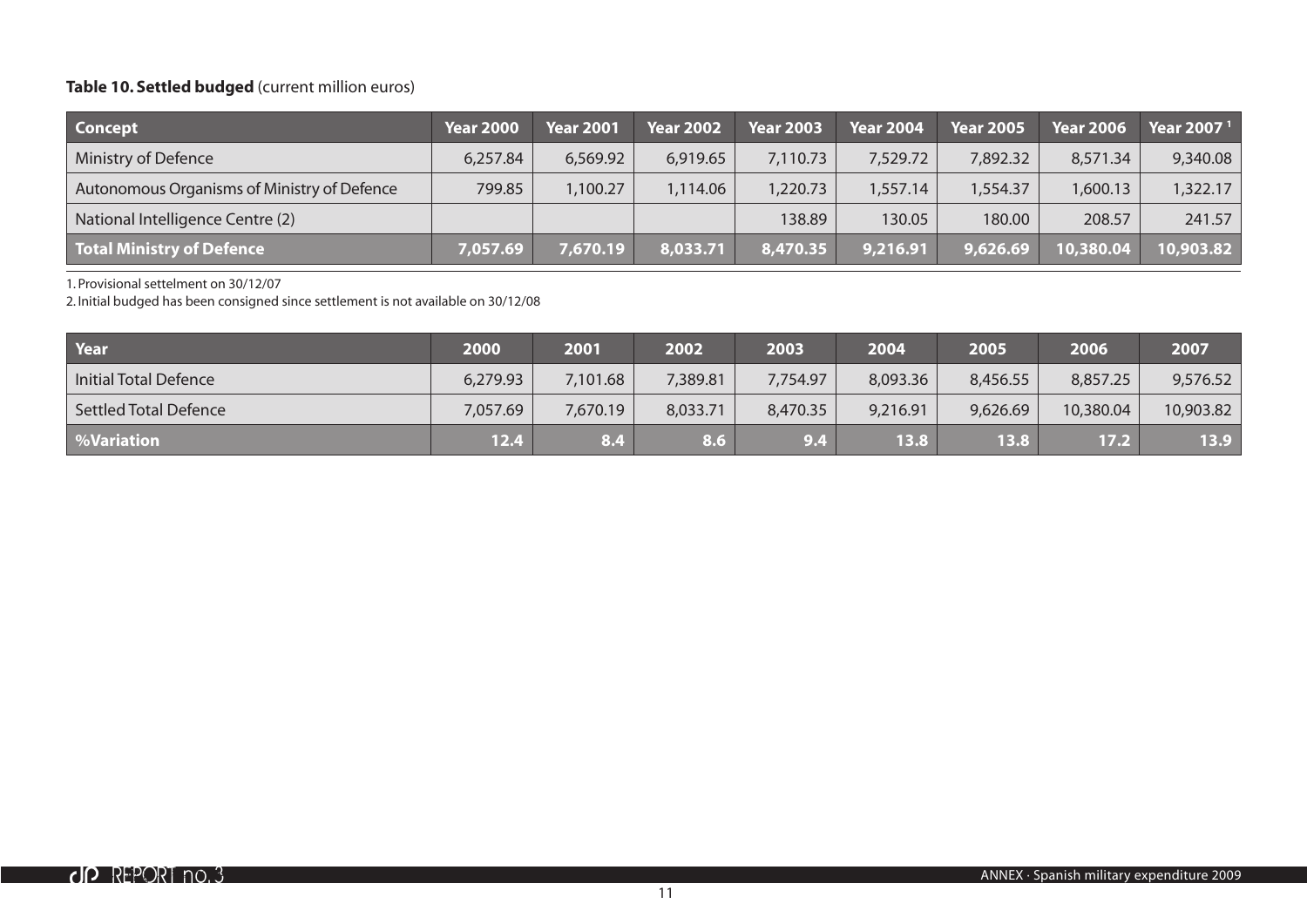# **Graphic 1. Evolution of Ministry of Defence Budged**



#### **Graphic 3. The R+D in Spain**



#### **Graphic 2. % Variation initial/final budged**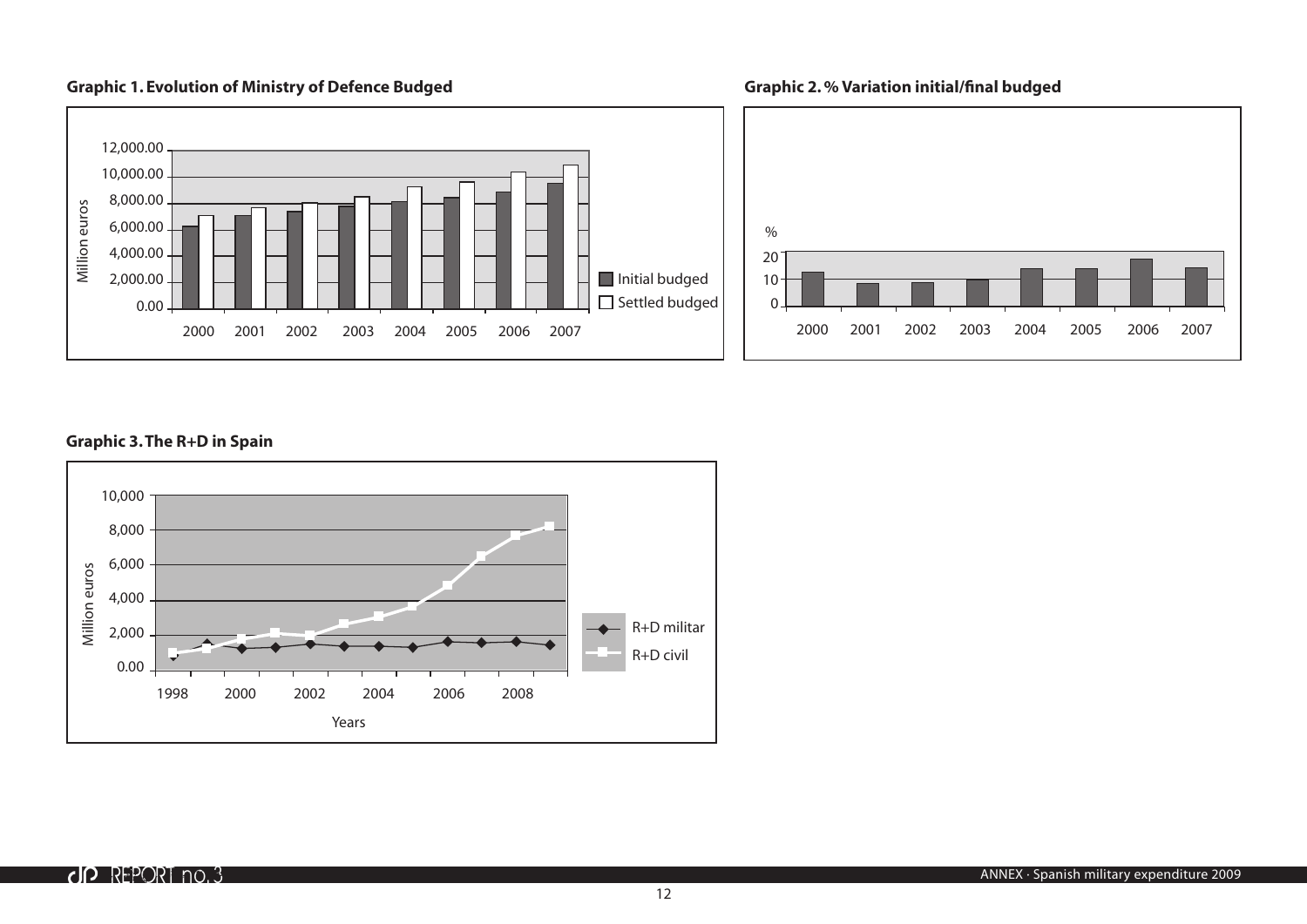# **Table 11. 2009 current main arms contracts** (current million euros)

| <b>Concept</b>                                   | <b>Provider</b>                                                             | <b>Period</b> | <b>Initial cost</b> | <b>Current cost</b> | <b>Notes and source</b> |
|--------------------------------------------------|-----------------------------------------------------------------------------|---------------|---------------------|---------------------|-------------------------|
| 87 EF-2000 fighters (Eurofighter)                | EADS-CASA, Santa Bárbara, ITP,<br>Indra, Gamesa, Tecnobite                  | 1997/2024     | 6363.10             | 10795.40            |                         |
| 24 Tigre combat helicopter                       | Eurocopter, Sener, Amper, ECESA,<br>Indra                                   | 2004/2024     | 1081.82             | 1353.50             |                         |
| 27 A400M transport plane                         | Eads-Casa, Flabel, ITP, Sener,<br>Tecnobit, Alcor                           | 2001/2020     | 3449.81             | 4442.52             |                         |
| 5 F-100 Frigates                                 | Navantia, Indra, Maxam                                                      | 1997/2009     | 2145.84             | 2388.00             | Fuerzas 5/2007          |
| F-100 frigates Aegis systems                     | Lockheed Martin, Amper                                                      | 2006/2009     | 200.00              | 200.00              |                         |
| 239 2E Leopard armoured vehicles                 | Santa Bàrbara, Indra, Navantia,<br>Electroop, Sapa Placencia, Amper,<br>CAF | 1996/2017     | 1941.77             | 2004.26             |                         |
| 108 Leopard armoured vehicles<br>(used units)    | Gobierno de Alemania                                                        | 2005/2016     | 16.92               | 16.92               |                         |
| 212 Blindats Pizarro                             | Santa Bárbara, Steyr, Puch, Indra                                           | 2005/2024     | 707.47              | 781.00              | Fuerzas 5/2007          |
| 4 S-80 submarines                                | Navantia, Tecnobit                                                          | 2011/2014     | 1502.53             | 1755.90             |                         |
| 1 BPE strategic ship, 27000 tm                   | Navantia                                                                    | 2004/2024     | 360.00              | 374.22              |                         |
| 4 BAM ships                                      | Navantia                                                                    | 2006/2009     | 215.00              | 340.00              |                         |
| 1 supplier ship                                  | Navantia                                                                    | 2003/2022     | 228.76              | 228.76              |                         |
| 12 LCM disembark boats                           | Navantia                                                                    | 1997/2009     | 33.69               | 33.69               |                         |
| 45 NH-90 helicopters                             | Eurocopter, Sener,<br><b>ECESA General Electric, ITP, Indra</b>             | 2006/2012     | 1260.00             | 1300.00             | 5 Días 22/6/07          |
| 67 C-15 planes (EF-18 Hornet)<br>(modernization) | EADS-CASA                                                                   | 1998/2009     | 186.00              | 200.91              |                         |
| 13 C-295 planes                                  | EADS-CASA                                                                   | 2005/2009     | 174.82              | 205.00              | Fuerzas 10/07           |
| 84 Centauro vehicles                             | Iveco, Amper, Oto Melara                                                    | 1999/2009     | 134.65              | 134.65              |                         |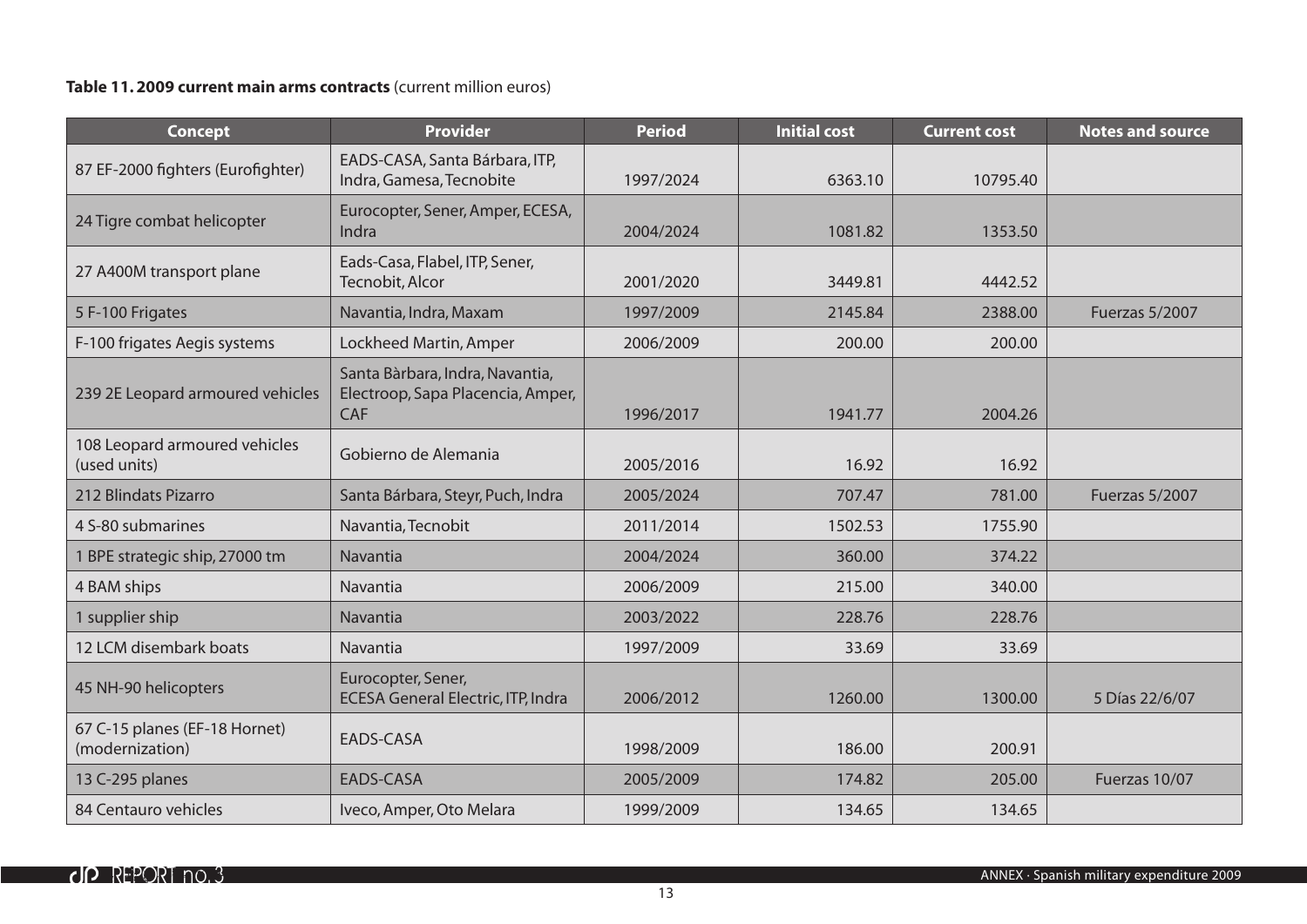| <b>Concept</b>                                               | <b>Provider</b>                                       | <b>Period</b> | <b>Initial cost</b> | <b>Current cost</b> | <b>Notes and source</b>                                              |
|--------------------------------------------------------------|-------------------------------------------------------|---------------|---------------------|---------------------|----------------------------------------------------------------------|
| 43 Mísisls Kepd-350 Taurus<br>(F-18 i Eurofigther)           | Taurus Systems, EADS, Sener                           | 2004/2009     | 59.21               | 59.21               |                                                                      |
| 232 Meteor missiles<br>(F-18 and Eurofigther)                | MBDA, Inmize, INTA                                    | 1999/2009     | 62.13               | 62.13               |                                                                      |
| 768 Iris-T missiles<br>(EF-18 and Eurofigther)               | MBDA, Sener, Expal, ICSA, INTA,<br>Indra              | 2005/2012     | 279.71              | 279.71              |                                                                      |
| 64 Standard missiles<br>(Fragates F-100)                     | Raytheon (USA)                                        | 1996/2008     | 160.50              | 106.50              |                                                                      |
| 120 Sparrow missiles<br>(F-18 and F-100)                     | Indra                                                 | 1997/2015     | 50.86               | 50.86               |                                                                      |
| 40 S-80 submarine torpedoes                                  | German Government, Amper,<br><i>lveco</i>             | 2005/2014     | 76.31               | 76.31               |                                                                      |
| 70 155/52 mm howitzer                                        | Santa Bárbara, Amper, Iveco                           | 2006/2023     | 190.97              | 190.97              |                                                                      |
| 5 AV-8B planes                                               | EADS-CASA, Indra, ITP, Iberia                         | 1997/2018     | 148.06              | 148.06              |                                                                      |
| <b>Electronic war</b>                                        | Indra, Sener                                          | 1996/2018     | 300.50              | 310.46              |                                                                      |
| <b>Communication and satellites</b>                          | Indra, INTA, Hispasat                                 | 1995/2009     | 81.87               | 81.87               |                                                                      |
| 37 «Soldier of Future» programs                              | EADS-CASA, GMV, Tecnobit, Indra                       | 2006/2009     | 24.50               | 24.50               | Europa Press 18/9/06<br>i Fuerzas 2/08                               |
| 4 EC-135 helicopters                                         | Eurocopter (EADS)                                     | 2006/2009     | 25.00               | 25.00               | 22/12/2006                                                           |
| UAV unmanned combat plane<br>(Neurón)                        | EADS-CASA, Thales, Indra                              | 2007/2012     | 35.50               | 35.50               | El cost final serà 1.000<br>millones d'euros.<br>Confidencial 9/5/08 |
| 4 Arthur radar systems                                       | Ericsson                                              | 2006/2012     | 69.09               | 69.09               | Europa Press 28/11/06                                                |
| 4 unmanned plane UAV Searcher<br>MKII-J                      | Aircarft Industries Israel (IAI),<br>Indra, Eads-Casa | 2007/2009     | 14.37               | 17.00               | El País 25/4/07 y 14/1/07                                            |
| 24 Tomahawk missiles<br>(of forecast of 60) (F-100 and S-80) | Raytheon (USA)                                        | 2008/2012     | 60.00               | 74.00               | El País 14/5/07                                                      |
| CH-47 Chinook helicopters<br>(modernization)                 | <b>EADS-CASA</b>                                      | 2007/2009     | 53.00               | 53.00               | Fuerzas 10/07                                                        |

**COP** REPORT no. 3

ANNEX · Spanish military expenditure 2009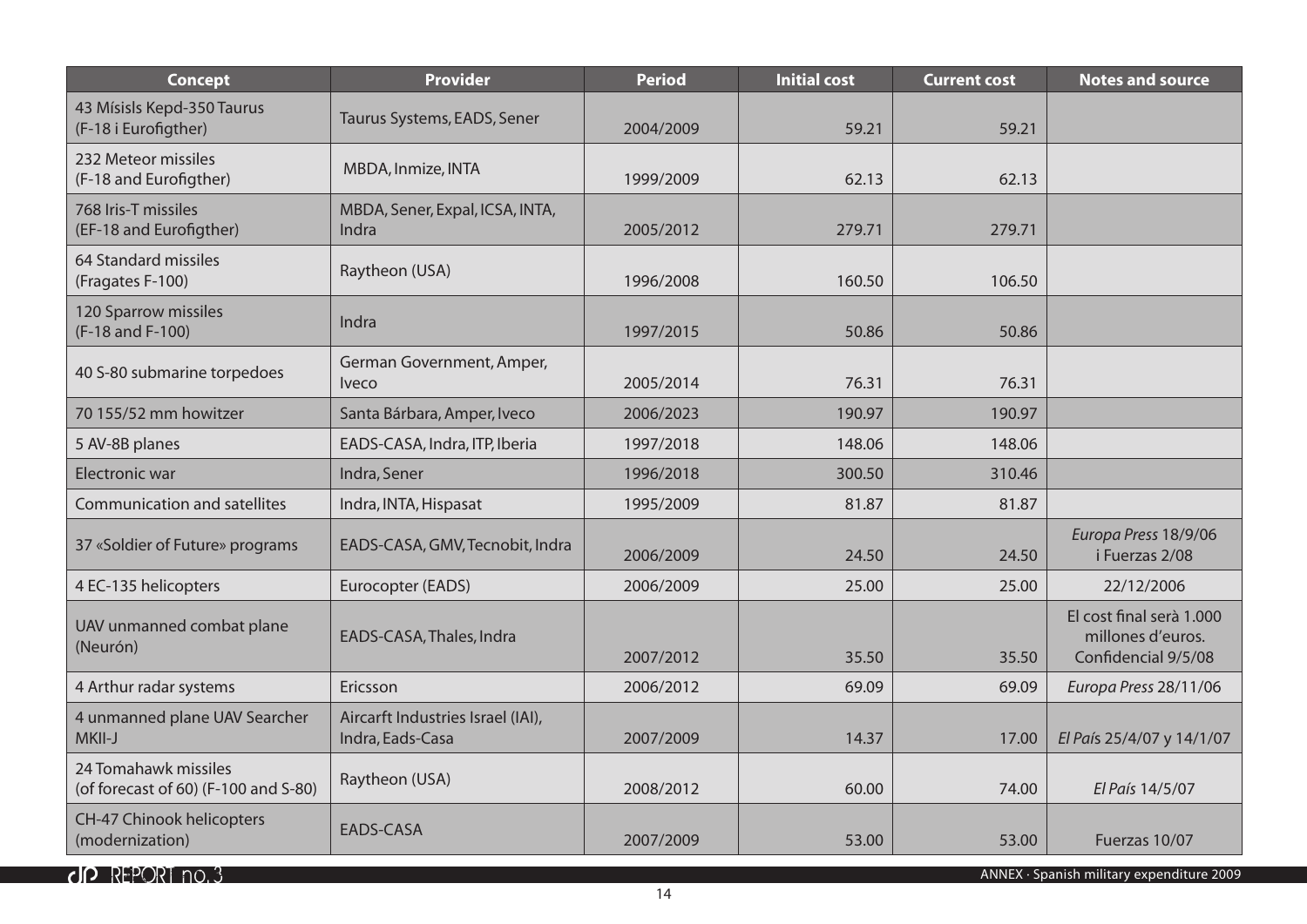| <b>Concept</b>                                        | <b>Provider</b>                             | <b>Period</b> | <b>Initial cost</b> | <b>Current cost</b> | <b>Notes and source</b>            |
|-------------------------------------------------------|---------------------------------------------|---------------|---------------------|---------------------|------------------------------------|
| 2,600 Spike MR and ER missiles<br>(260 batteries)     | Rafael (Israel), Santa Bárbara,<br>Tecnobit | 2008/2022     | 260.00              | 371.00              | El comerciodigital<br>29/1/08      |
| Mistral-2 missiles<br>(Tigre helicopters)             | <b>MBDA</b>                                 | 2007/2011     | 27.73               | 27.73               | Fuerzas 11/2007                    |
| Military emergency units<br>equipment                 | Camions a Iveco,<br>totterreny a Santana,   | 2007/2010     | 40.00               | 230.00              | Fuerzas 6/07 y El País<br>19/10/07 |
| 6 CN-235 MP planes<br>(modernization)                 | EADS-CASA                                   | 2007/2010     | 49.80               | 49.80               | Fuerzas 3/08                       |
| 4 AV-8V Harrier planes<br>(modernization)             | EADS-CASA                                   | 2007/2011     | 11.50               | 11.50               | Fuerzas 8/08                       |
| P34G tactical radiotelephones                         | Amper                                       | 2007/2010     | 180.00              | 180.00              | Fuerzas 10/07                      |
| 220 MRAP armoured vehicles mo-<br>del LMV (1st phase) | Iveco Spain                                 | 2007/2009     | 143.00              | 143.00              | El País 14/1/08 y Fuerzas<br>3/08  |
| 355 MRAP armoured vehicles<br>model LMV (2nd phase)   | (outstanding awarding)                      | 2009/2010     | 178.00              | 178.00              | El País 14/1/08 y Fuerzas<br>3/08  |
| 27 UAV Raven microplanes                              | Aerlyper                                    | 2008/2009     | 3.09                | 3.09                | El País 14/1/08                    |
| Satellite observation systems (SAR)                   | Hisdesat                                    | 2012/2016     | 376.52              | 376.52              | IDS 12/1/08                        |
| 4 AL Cougar helicopters                               | Eurocopter                                  | 2008/2020     | 76.00               | 76.00               | Fuerzas 1/08                       |
| Pleiades space military<br>observation system         | Indra                                       | 2998/2011     | 13.70               | 13.70               | web Indra 2/4/08                   |
| IFF F-105 frigate defence system                      | Indra                                       | 2008/2012     | 40.00               | 40.00               | Fuerzas 8/08                       |
| 100 RG-31 Mks3 Nyala armoured<br>vehicles             | Santa Bárbara/ General<br>Dynamics, Rafael  | 2008/2009     | 75.00               | 75.00               | El País 7/9/08                     |
| <b>TOTAL euros</b>                                    |                                             |               | 23,168.10           | 29,994.24           |                                    |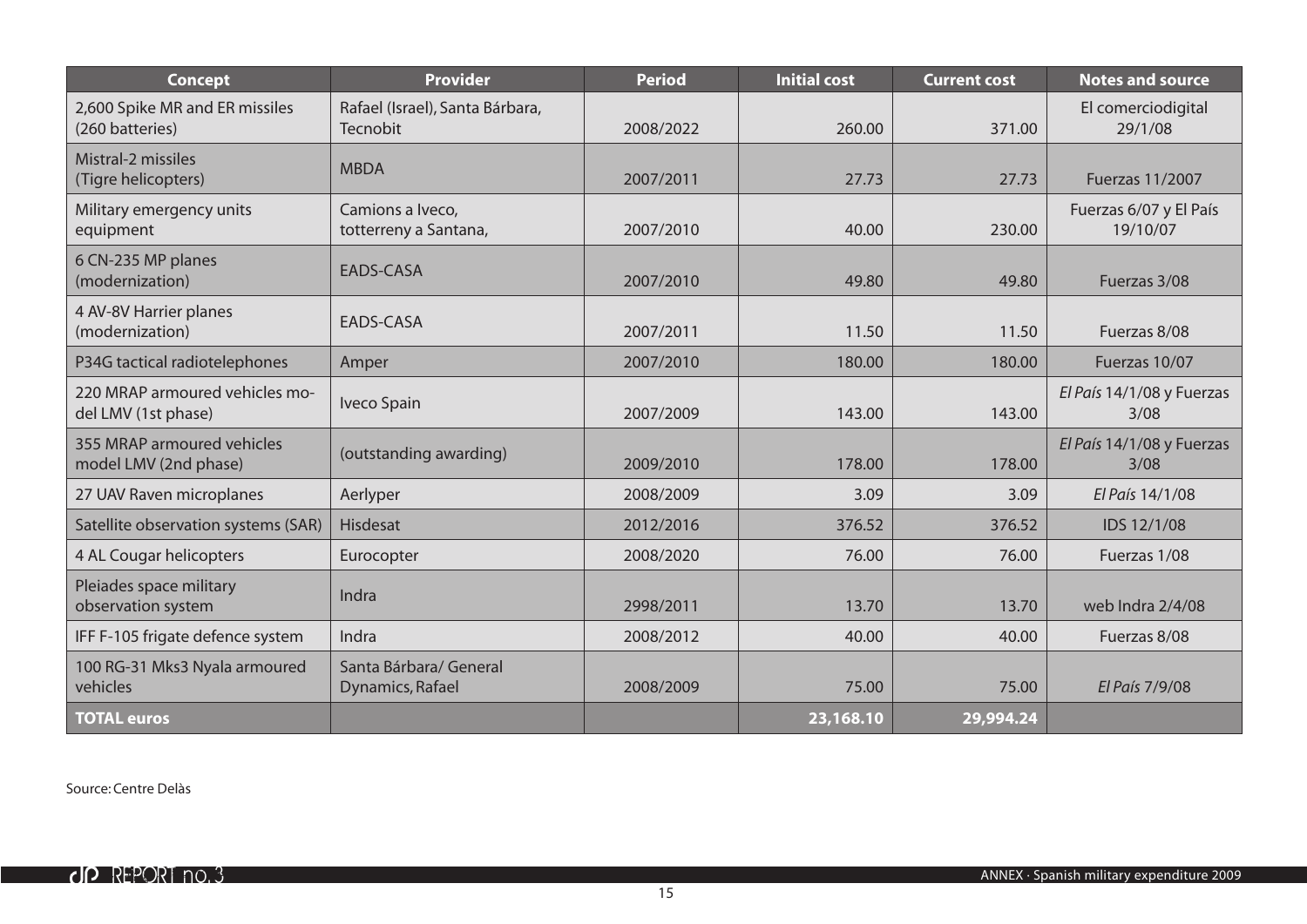#### **Table 12. Settled expenditure of Spanish army in foreign missions** (current million euros)

| <b>Year</b>  | <b>Initial budged</b> | <b>Settled budged</b> |
|--------------|-----------------------|-----------------------|
| 1991         | 0.00                  | 18.70                 |
| 1992         | 0.00                  | 45.80                 |
| 1993         | 0.00                  | 17.70                 |
| 1994         | 0.00                  | 58.20                 |
| 1995         | 0.00                  | 103.10                |
| 1996         | 0.00                  | 133.90                |
| 1997         | 0.00                  | 180.20                |
| 1997         | 0.00                  | 128.12                |
| 1998         | 0.00                  | 146.38                |
| 1999         | 0.00                  | 249.23                |
| 2000         | 0.00                  | 239.63                |
| 2001         | 0.00                  | 241.34                |
| 2002         | 60.10                 | 330.55                |
| 2003         | 60.10                 | 416.05                |
| 2004         | 60.10                 | 380.62                |
| 2005         | 18.36                 | 416.05                |
| 2006         | 18.36                 | 563.00                |
| 2007         | 17.36                 | 642.00                |
| 2008         | 17.36                 | 668.00                |
| 2009         | 14.36                 |                       |
| <b>TOTAL</b> | 266.10                | 4,979.02              |



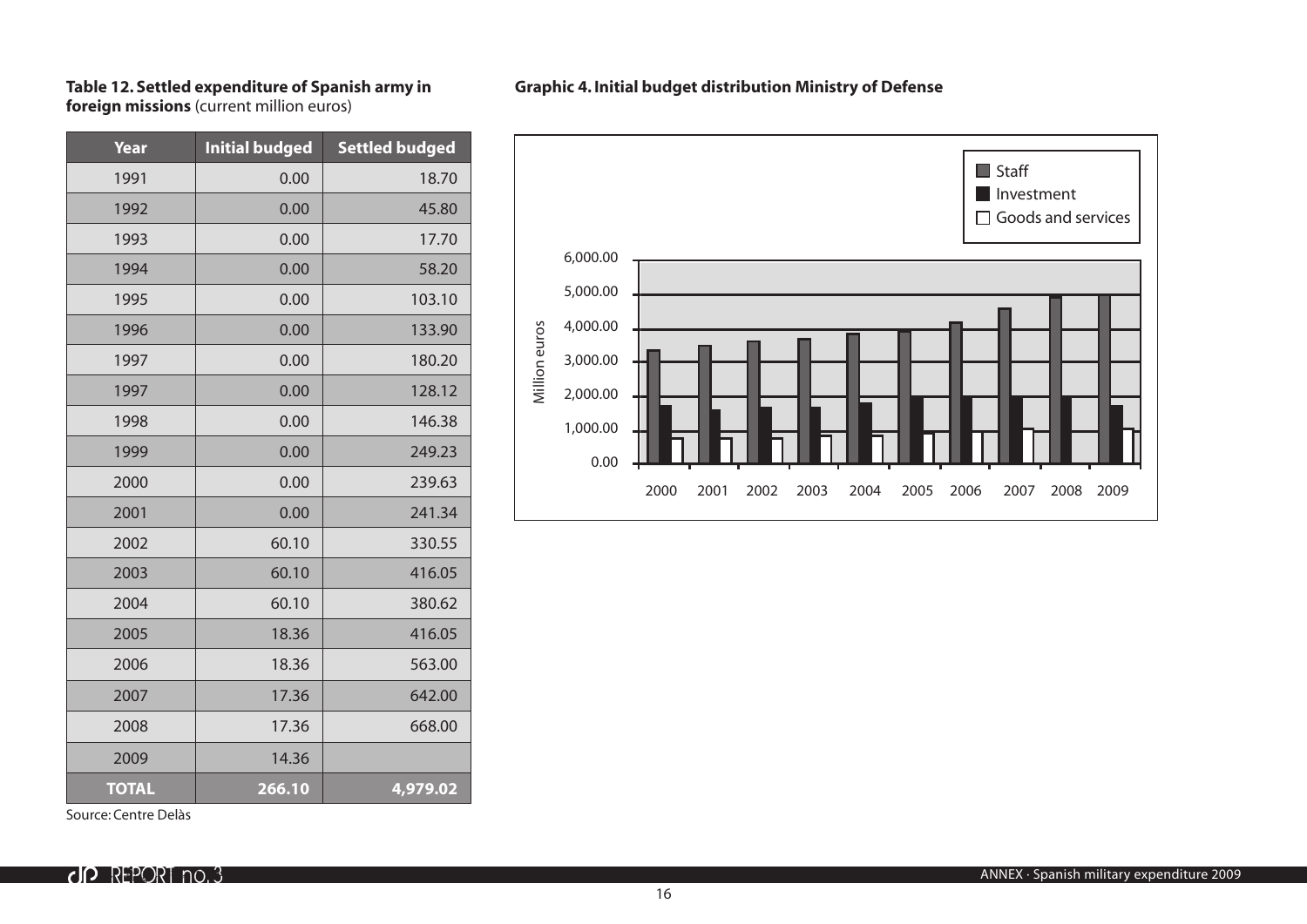# **Table 13. Initial distribution of Ministry of Defence Budged** (Current million euros)

| <b>Concept</b>                   | 2000     | 2001     | 2002     | 2003     | 2004     | 2005     | 2006     | 2007     | 2008     | 2009     |
|----------------------------------|----------|----------|----------|----------|----------|----------|----------|----------|----------|----------|
| <b>Staff</b>                     | 3,373.88 | 3,537.75 | 3,667.68 | 3,742.43 | 3,849.84 | 3,905.84 | 4,212.18 | 4,616.93 | 4,937.59 | 5,033.51 |
| Investment                       | 1,788.71 | 1,648.55 | ,671.41  | 1,709.10 | 830.68   | 1,952.17 | 942.01,  | 970.41,  | 2,037.75 | 1,733.48 |
| Goods and services               | 797.38   | 815.56   | 832.91   | 836.21   | 880.22   | 970.19   | 998.42   | 1,048.38 | 1,073,28 | 1,048.41 |
| Total Ministry<br><b>Defence</b> | 5,799.73 | 6,060.76 | 6,322.65 | 6,479.65 | 6,746.77 | 7,024.79 | 7,416.53 | 8,052.76 | 8,492.61 | 8,240.77 |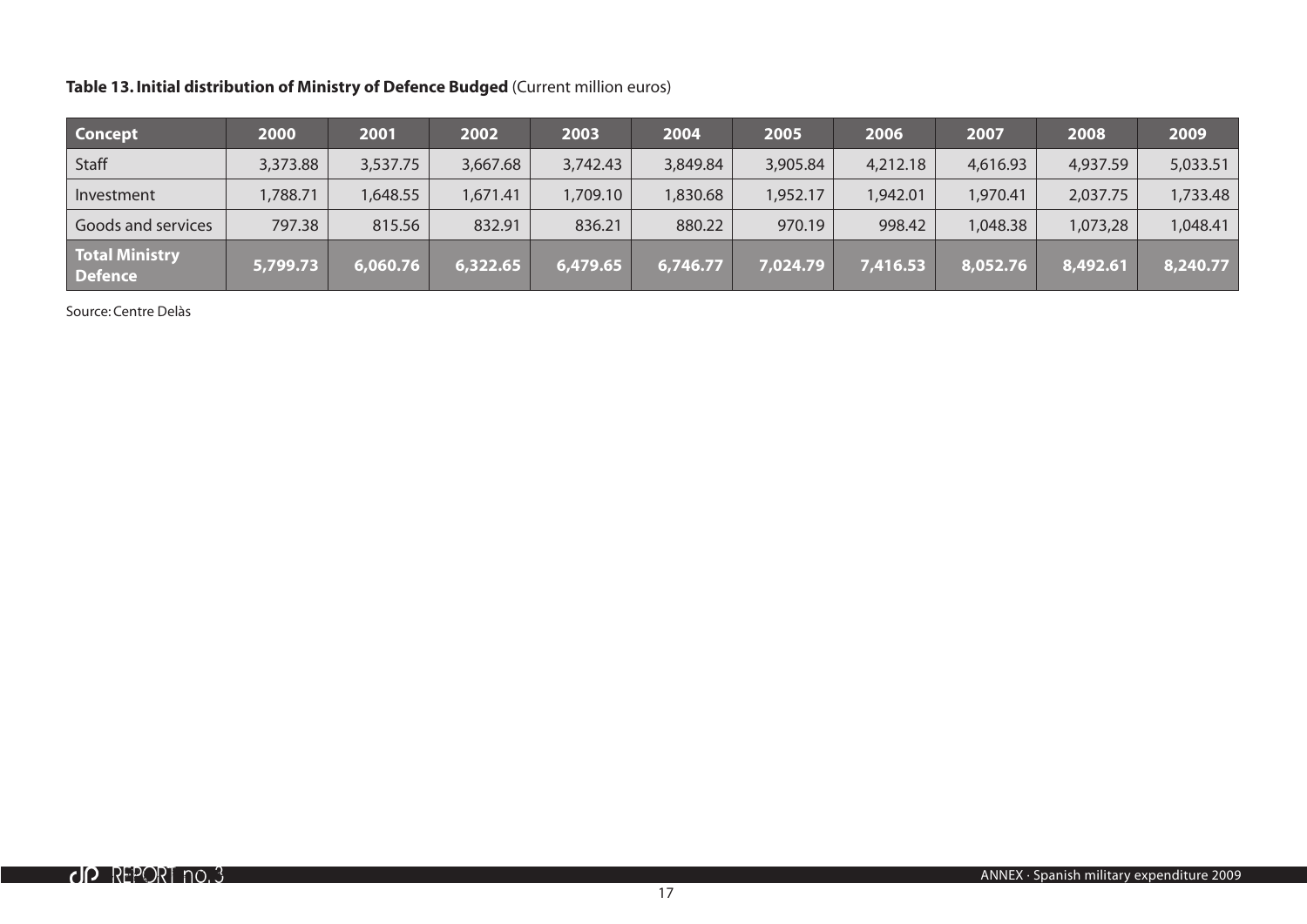REPORTS

**CENTRE D'ESTUDIS** USTÍCIA I PAU PER A LA PAU **JMDELÀS** 

**1. REPORT 2007 Spanish Arms Exports 1997-2006** Tica Font June 2008

**2. REPORT 2008 Spanish Arms Exports 1998-2007** Tica Font October 2008

**3. REPORT no. 3 Spanish military expenditure 2009** Tica Font October 2008

Center for Peace Studies JM Delàs

**Justícia i Pau, Rivadeneyra St, 6-10 · 08002 Barcelona · Phone: (+34) 93 317 61 77 · Fax: (+34) 93 412 53 84**

**www.centredelas.org · delas@justiciaipau.org**